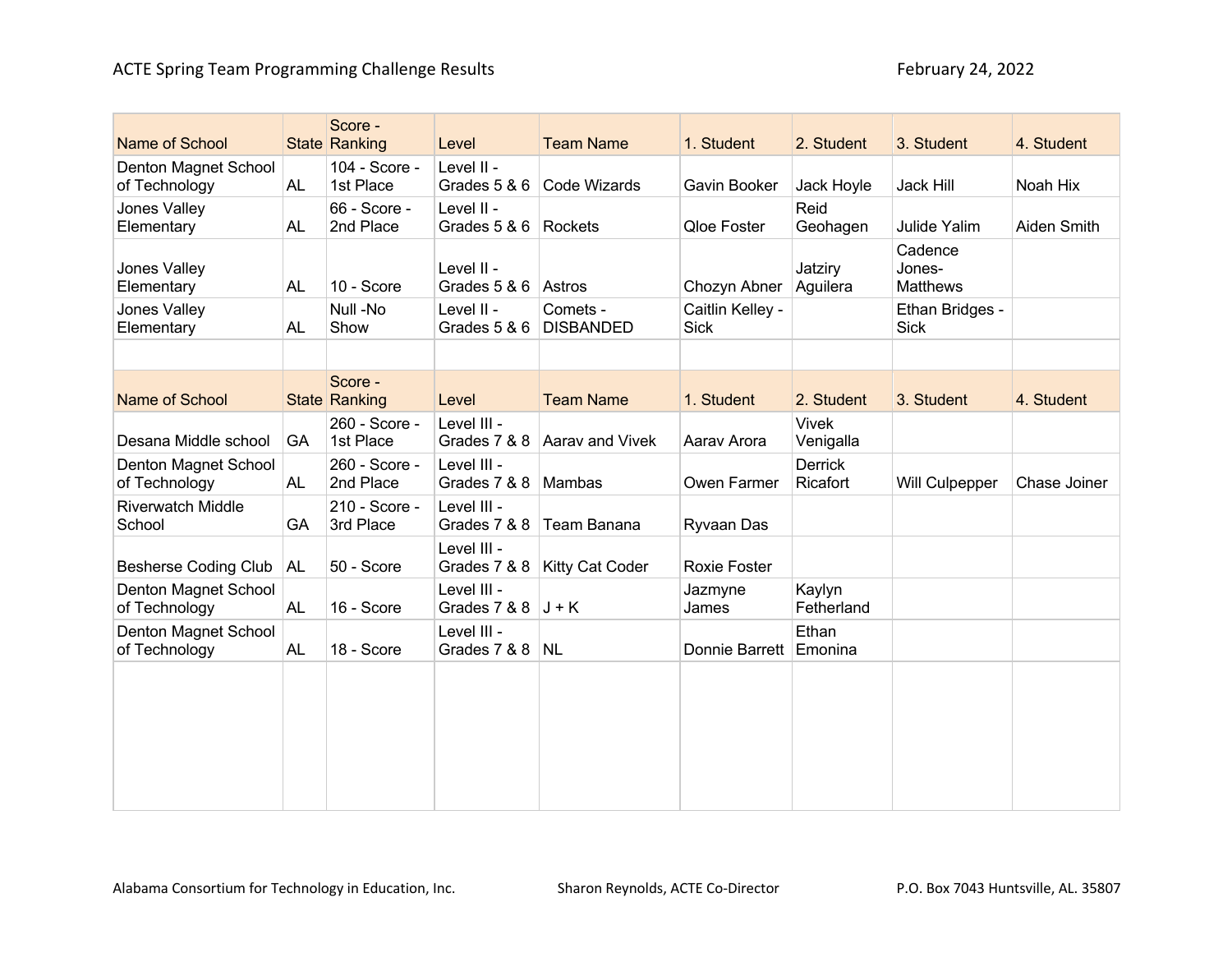| Name of School                           |           | Score -<br>State Ranking   | Level                          | <b>Team Name</b>                | 1. Student                      | 2. Student           | 3. Student               | 4. Student         |
|------------------------------------------|-----------|----------------------------|--------------------------------|---------------------------------|---------------------------------|----------------------|--------------------------|--------------------|
| South Forsyth High<br>School             | GA        | 628 - Score -<br>1st Place | Level IV -<br>Grades 9 &<br>10 | <b>Grizzly Frog</b><br>Eagles   | Aidan Wang                      | Henry Yu             | Madhav<br>Gullapalli     | <b>Vedic Patel</b> |
| Alliance Academy for<br>Innovation       | GA        | 412 - Score -<br>2nd Place | Level IV -<br>Grades 9 &<br>10 | Supreme Cloud                   | Megha Goddu Anish Budida        |                      |                          |                    |
| James Clemens High<br>School             | <b>AL</b> | 372 - Score -<br>3rd Place | Level IV -<br>Grades 9 &<br>10 | The Bandwidth<br><b>Besties</b> | Nivvi Eadala                    | Grace Hur            | Connie Guo               |                    |
| Alabama School of<br>Math and Science    | <b>AL</b> | 316 - Score                | Level IV -<br>Grades 9 &<br>10 | CyberGeneration                 | Lilac Herman                    | Paul Mercer          | Zac Desmond              |                    |
| College Academy @<br>Jenison High School | <b>AL</b> | 268 - Score                | Level IV -<br>Grades 9 &<br>10 | Spyderbyte                      | <b>Brody</b><br><b>Besherse</b> | <b>Tyler Adams</b>   |                          |                    |
| James Clemens High<br>School             | <b>AL</b> | 220 - Score                | Level IV -<br>Grades 9 &<br>10 | <b>Expecting Crashes</b>        | Sophia<br>Simpson               |                      | Brian Venson Hannah Park | Andrew<br>Gohlich  |
| St. Paul's Episcopal<br>School           | <b>AL</b> | 220 - Score                | Level IV -<br>Grades 9 &<br>10 | St Paul's Episcopal Philip Gill |                                 | <b>Daniel Gill</b>   | Haydn Sayner-<br>Oubre   |                    |
| The Montgomery<br>Academy                | <b>AL</b> | 210 - Score                | Level IV -<br>Grades 9 &<br>10 | MA Eagles 2                     | Luis, Rubio                     | Mason, Kim           |                          |                    |
| Alliance Academy for<br>Innovation       | GA        | 198 - Score                | Level IV -<br>Grades 9 &<br>10 | Jyotsna Vutukuri                | Jyotsna<br>Vutukuri             |                      |                          |                    |
| Mary G Montgomery<br><b>High School</b>  | <b>AL</b> | 144 - Score                | Level IV -<br>Grades 9 &<br>10 | <b>MGM</b><br>CyberVikings JV   | Cole, Tong                      | Michael,<br>Hofelich | Tanner, Baker            | Reginald, July     |
|                                          |           |                            |                                |                                 |                                 |                      |                          |                    |